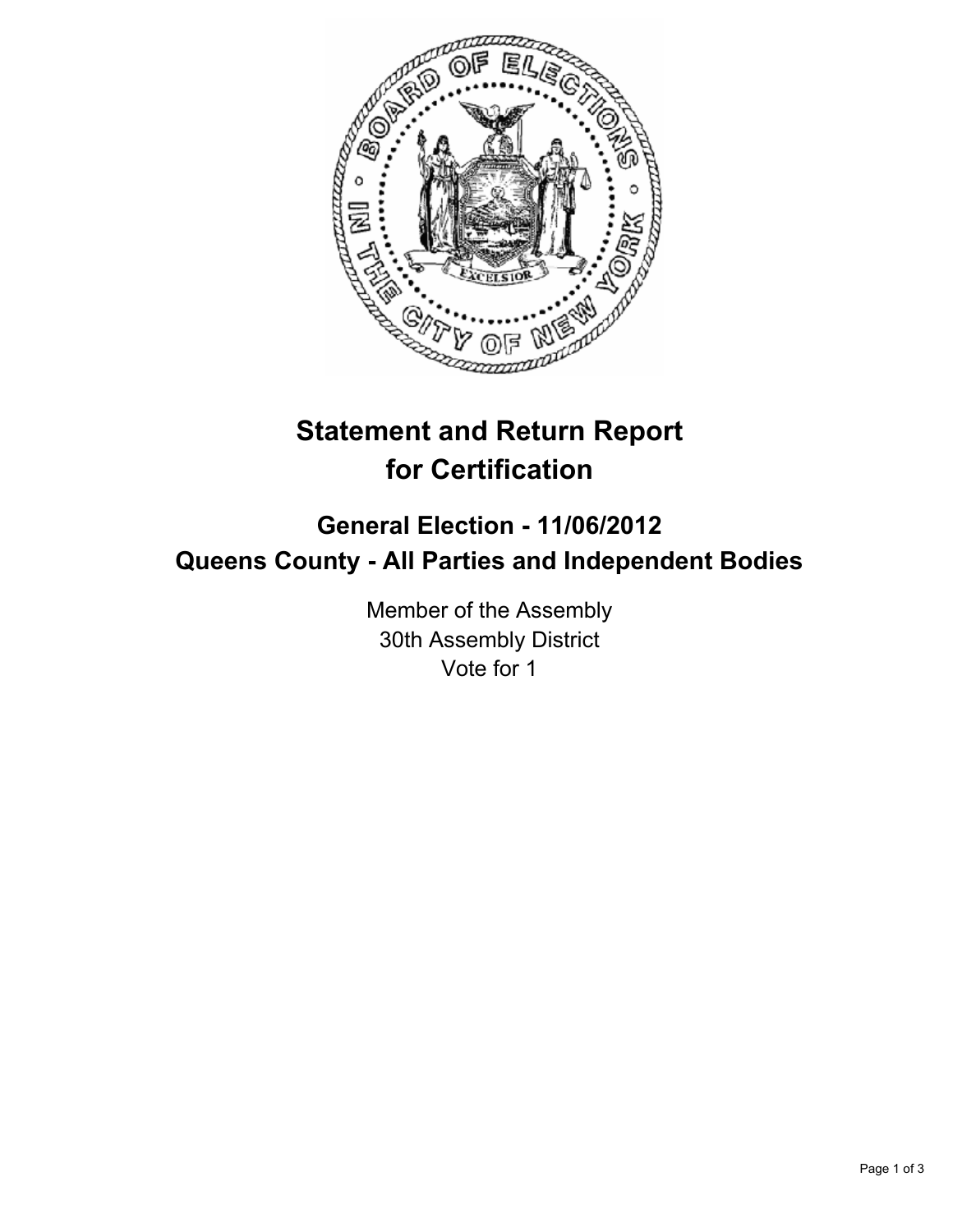

### **Assembly District 30**

| PUBLIC COUNTER                                           | 29,698 |
|----------------------------------------------------------|--------|
| <b>EMERGENCY</b>                                         | 0      |
| ABSENTEE/MILITARY                                        | 942    |
| <b>FEDERAL</b>                                           | 266    |
| <b>SPECIAL PRESIDENTIAL</b>                              | 0      |
| <b>AFFIDAVIT</b>                                         | 2,283  |
| <b>Total Ballots</b>                                     | 33,189 |
| Less - Inapplicable Federal/Special Presidential Ballots | (266)  |
| <b>Total Applicable Ballots</b>                          | 32,923 |
| MARGARET M. MARKEY (DEMOCRATIC)                          | 19,619 |
| ANTHONY P. NUNZIATO (REPUBLICAN)                         | 7,959  |
| ANTHONY P. NUNZIATO (CONSERVATIVE)                       | 1,118  |
| ANASTASIOS XANTHOPODOS (WRITE-IN)                        | 1      |
| DAMIAN A. TORRISI (WRITE-IN)                             | 1      |
| KHALID ELTAHEB ABDELRAUD (WRITE-IN)                      | 1      |
| RALPH NADER (WRITE-IN)                                   | 1      |
| RANDALL SULLIVAN (WRITE-IN)                              | 1      |
| RICH ROSENHAMMER (WRITE-IN)                              | 1      |
| UNATTRIBUTABLE WRITE-IN (WRITE-IN)                       | 2      |
| <b>Total Votes</b>                                       | 28,704 |
| Unrecorded                                               | 4,219  |